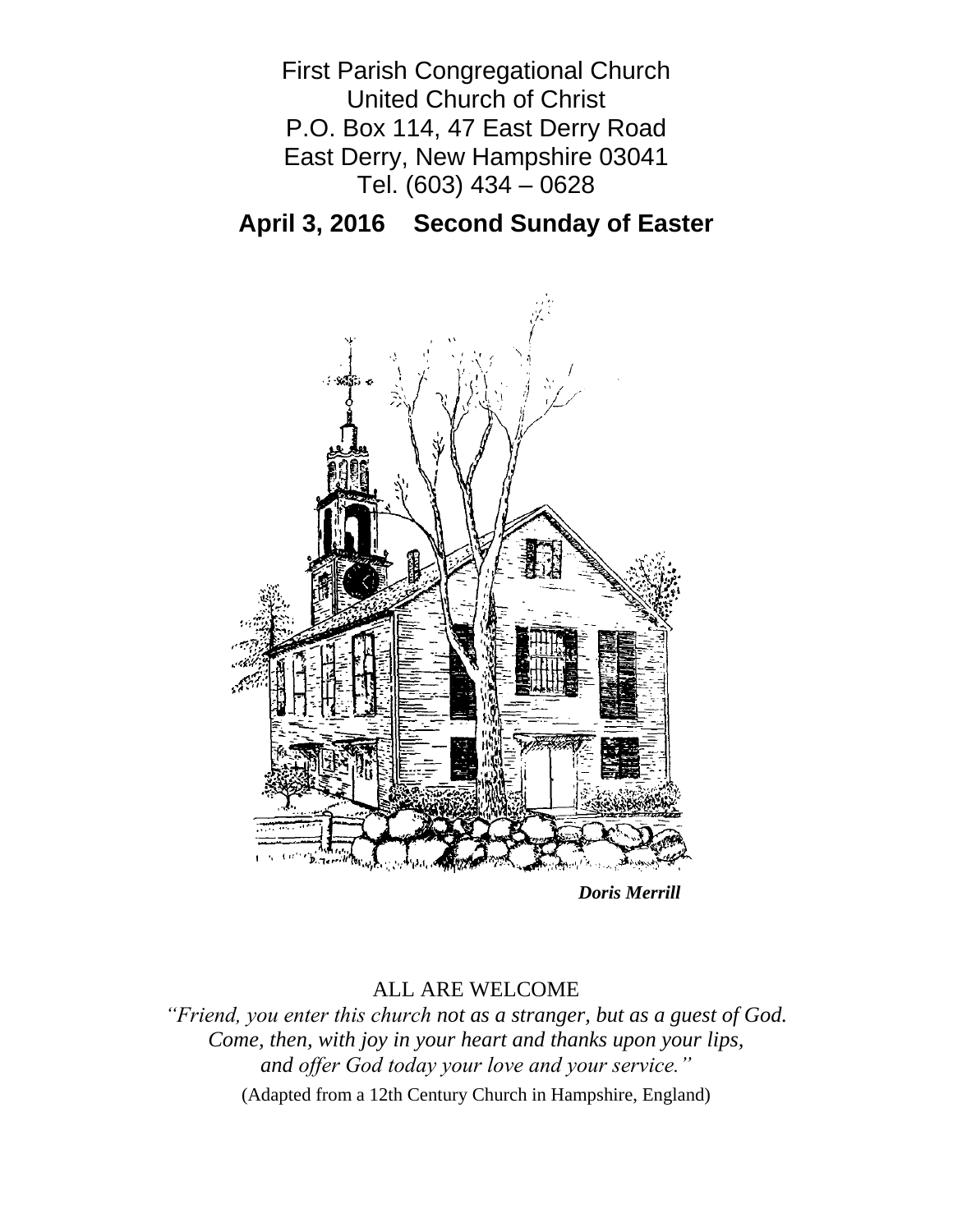# *April 3, 2016 Second Sunday of Easter*

**First Parish Congregational Church, United Church of Christ, is a community of faith built upon a firm foundation of worship, prayer and education.**

**In affirming diversity, we are dedicated to welcoming all people who seek the Word of God, Christian fellowship and service to others. In partnership with Christ and led by the Holy Spirit, we reach out to the ever-widening community through active and loving ministry.**

WELCOME

### **WE GATHER INTO THE PRESENCE OF GOD**

\*HYMN NO. 230 *"Come, Ye Faithful, Raise the Strain"*

# \*CALL TO WORSHIP

One: God is our strength and our salvation;

## **All: let everything that breathes praise our God!**

One: This is the day that God has made;

**All: We will rejoice and be glad in it!**

## \*PRAYER OF INVOCATION (in unison)

**God of all our beginnings, may this day and every day begin with our praise to you. Let every breath become a witness to your Spirit, dwelling within and among us. Open our hearts and loosen our tongues! May the noise of our celebration help your people to sense your powerful presence and to claim the joy of serving you, in Christ's name. Amen.**

\*SONG OF PRAISE #236 **Halle, halle, halleluja. Halle, halle, halleluja. Halle, halle, halleluja. Halle, halle, halleluja.**

# CALL TO CONFESSION

The frantic pace of our busyness has left little time or energy to ponder the marvelous works of God. We have closed the doors of our hearts to a presence who longs to claim us. Let us join in humble confession.

## PRAYER OF CONFESSION (in unison)

**God of our ancestors, how easily we have made you a relic of the past. We are ruled by fears more than faith, by hostility more than peace, by a sense of failure more than feelings of accomplishment and victory. Forgive our misuse of the precious days you have entrusted to us. Amen.**

# ASSURANCE OF FORGIVENESS

We are loved. We are forgiven. The steadfast love of God endures forever. Fill the sanctuary with joyous praise!

## **WE INVITE FORWARD GOD'S LITTLE CHILDREN**

## CHILDREN'S OFFERING *"I'm Gonna Sing"*

**I'm goin' a sing when the Spirit says sing (x2)**

**I'm goin' a sing when the Spirit says sing, and obey the Spirit of the Lord.**

# PRAYER OF DEDICATION (in unison)

**Dear God, we offer you our gifts with thanks and praise, be with us and guide us all of our days. Teach us how to love each other, and to shine your light into the world. Amen.**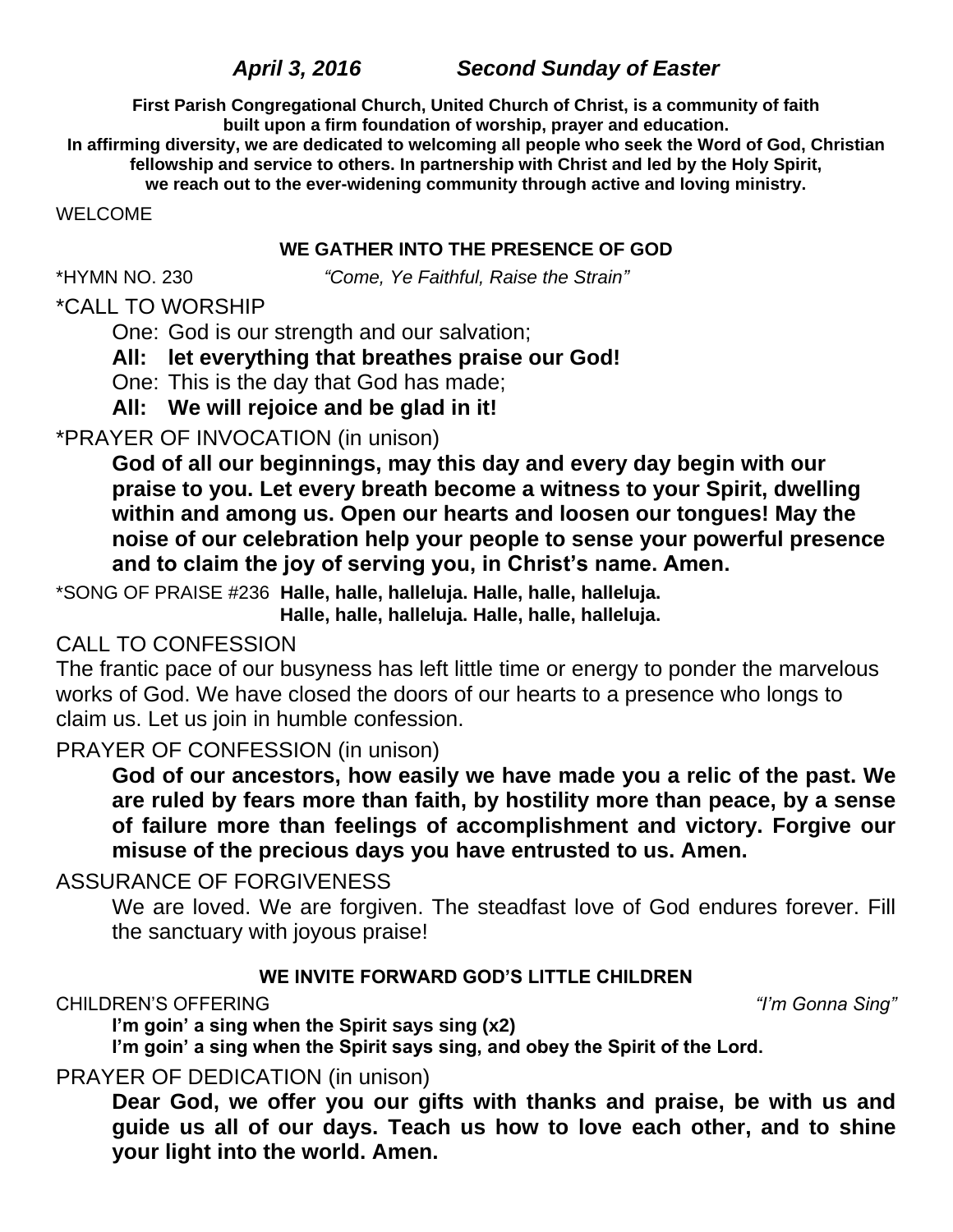# CHILDREN'S MESSAGE

## THE LORD'S PRAYER

**Our Father, who art in heaven, Hallowed be Thy name. Thy kingdom come; Thy will be done; on earth as it is in heaven. Give us this day our daily bread and forgive us our debts as we forgive our debtors. Lead us not into temptation, but deliver us from evil; for Thine is the Kingdom, and the Power, and the Glory forever. Amen.** 

#### **THE SACRAMENT OF HOLY COMMUNION**

HYMN NO. 342 *"Be Known to Us in Breaking Bread "*

INVITATION TO THE TABLE PRAYER of CONSECRATION

OUR SACRED STORY: JESUS in the BREAKING of the BREAD and CUP POURED OUT SHARING the MEAL

Pastor Deborah says the words of institution: **"This is the body of Christ, broken for you."** You may eat the bread when you receive it. This symbolizes that we, each, have a private relationship with God. Please hold the cup until everyone is served. We will drink the Cup of Salvation in unison, which symbolizes that we are together in a community of faith.

To the best of your ability and comfort level please participate in this sacrament with your eyes and your voice. Make eye contact with your neighbor and say the words "**The Bread of Life.**" Respond with: "**Amen**" or "**Thanks be to God**."

As you pass the tray of grape juice, please say the words "**The Cup of Salvation**" or "**The Cup of Love**". Again, your response is: "**Amen**" or "**Thanks be to God**."

If you are accompanying your children: they are invited to participate and we trust that you will teach them the meaning of this sacred meal.

Gluten-free bread is available. Let the server know.

## PRAYER of THANKSGIVING (in unison)

**Thank you, God, for life in the Spirit of Jesus: For gladness in this bread and cup, for love that cannot die, For peace the world cannot give, for joy in the company of friends, For the glory of creation, for the mission of justice you have made our own. In the name of Jesus, we pray. Amen.**

#### **WE HEAR GOD'S WORD FOR US**

\*HYMN NO. 257 *"Alleluia! Gracious Jesus"*

HEBREW SCRIPTURES Psalm 150 Psalm 150 (O.T. p. 646) GOSPEL John 20:19-31 (N.T. pp. 119-120) SERMON Recognizing Christ The Rev. Dr. Deborah Roof CHOIR ANTHEM *"In this Very Room"* Ron and Carol Harris

## **WE RESPOND WITH PRAYER**

COMMUNITY TIME What is happening at First Parish?

PASTORAL PRAYER

CHORAL RESPONSE *"Jesus, Remember Me"*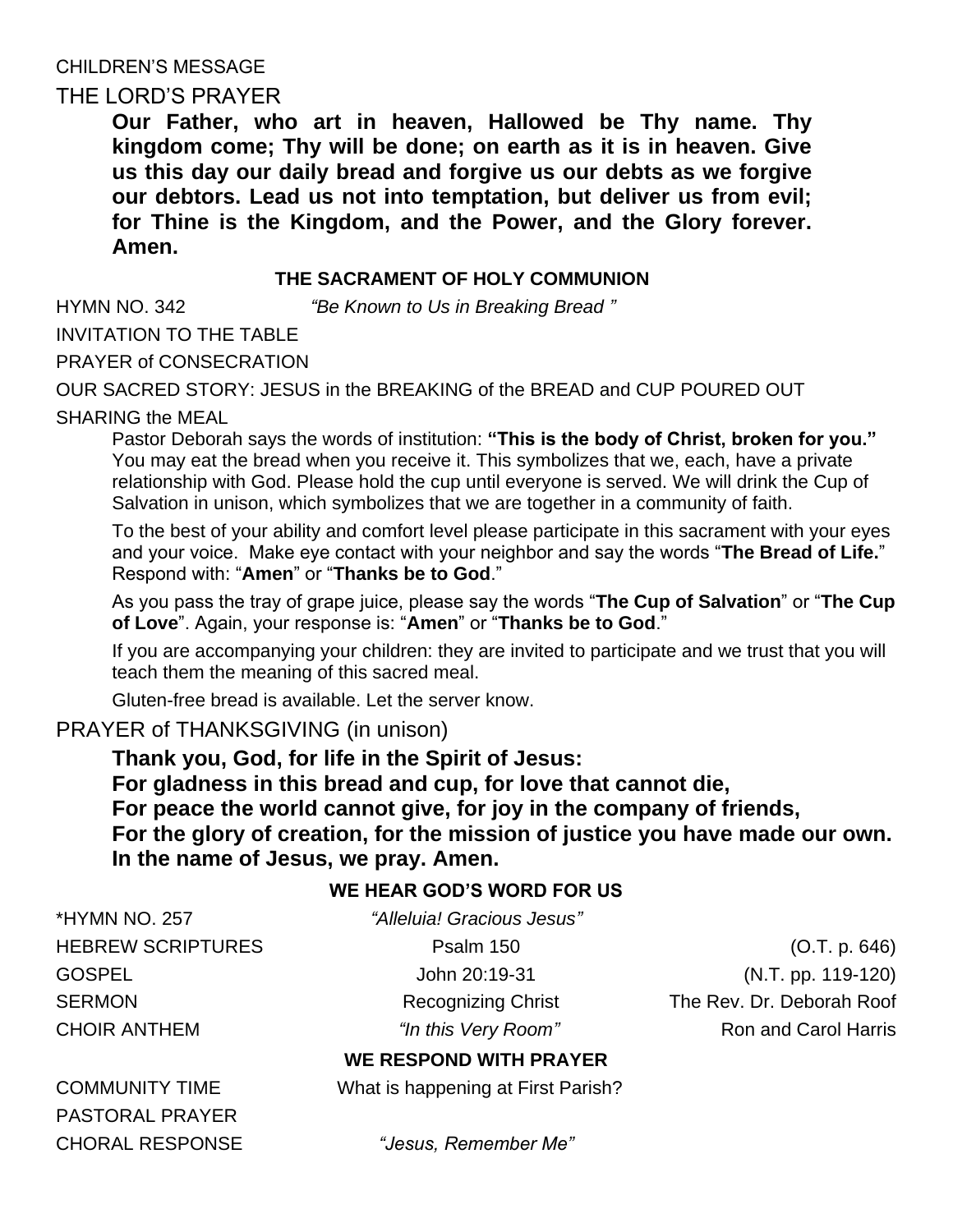#### **WE RESPOND WITH OUR FINANCIAL GIFTS**

## OFFERTORY INVITATION

As the apostles filled Jerusalem with their teaching about Jesus, we are called to bring good news to the world. Our witness is in word and deed, in time and treasure. Give thanks in all things, for God is good. With our gifts we express thanks for God's steadfast love which endures forever.

OFFERTORY MUSIC

\*DOXOLOGY #775 **And God will raise you up on eagle's wings, bear you on the breath of dawn, make you to shine like the sun, and hold you in the palm of God's hand.**

## \*PRAYER OF DEDICATION

**For the breath of life, for eyes to see, for insight to believe, for courage to witness, we give thanks, gracious God. May this offering witness to your grace and peace. Grant your Spirit as a transforming power among us that inspires and enables our service. Amen.**

### **WE ARE SENT OUT TO LOVE AND SERVE A LOVING, SERVING GOD**

\*HYMN NO. 253 *"Yours is the Glory"* **BENEDICTION** BENEDICTION RESPONSE *"Lord, Dismiss Us with Your Blessing"* POSTLUDE *\*Indicates all that are able may stand.* FLOWERS – Offered by Beth Hunter in memory of Richard (Dick) Hunter & celebration of his 70th birthday

MINISTERS OF THE CHURCH MINISTERS OF THE CHURCH DEACONS OF THE MONTH **FREMONTH FRED SEALL SEALL FRED METAL SEALL AT A SEALL AND FRED METAL SEALL AT A SEALL A** LAY READER Ashley Cox and the community of the community of the community of the community of the community of the community of the community of the community of the community of the community of the community of the commu USHERS Diaconate Michael Bryan GREETER(s) Verna Elwell and Shirley Dickason PASTOR THE Rev. Dr. Deborah Roof ASSOCIATE PASTOR **The Rev. Heidi Carrington Heath** MUSIC DIRECTOR **Susan Handy** Susan Handy ACCOMPANIST/ORGANIST ACCOMPANIST ACCOMPANIST/ORGANIST ADMINISTRATIVE ASSISTANT AND ALL THE LINDS OF A LINDS AND ALL THE LINDS AND ALL THE LINDS AND ALL THE LINDS OF A LINDS OF A LINDS OF A LINDS OF A LINDS OF A LINDS OF A LINDS OF A LINDS OF A LINDS OF A LINDS OF A LINDS OF A